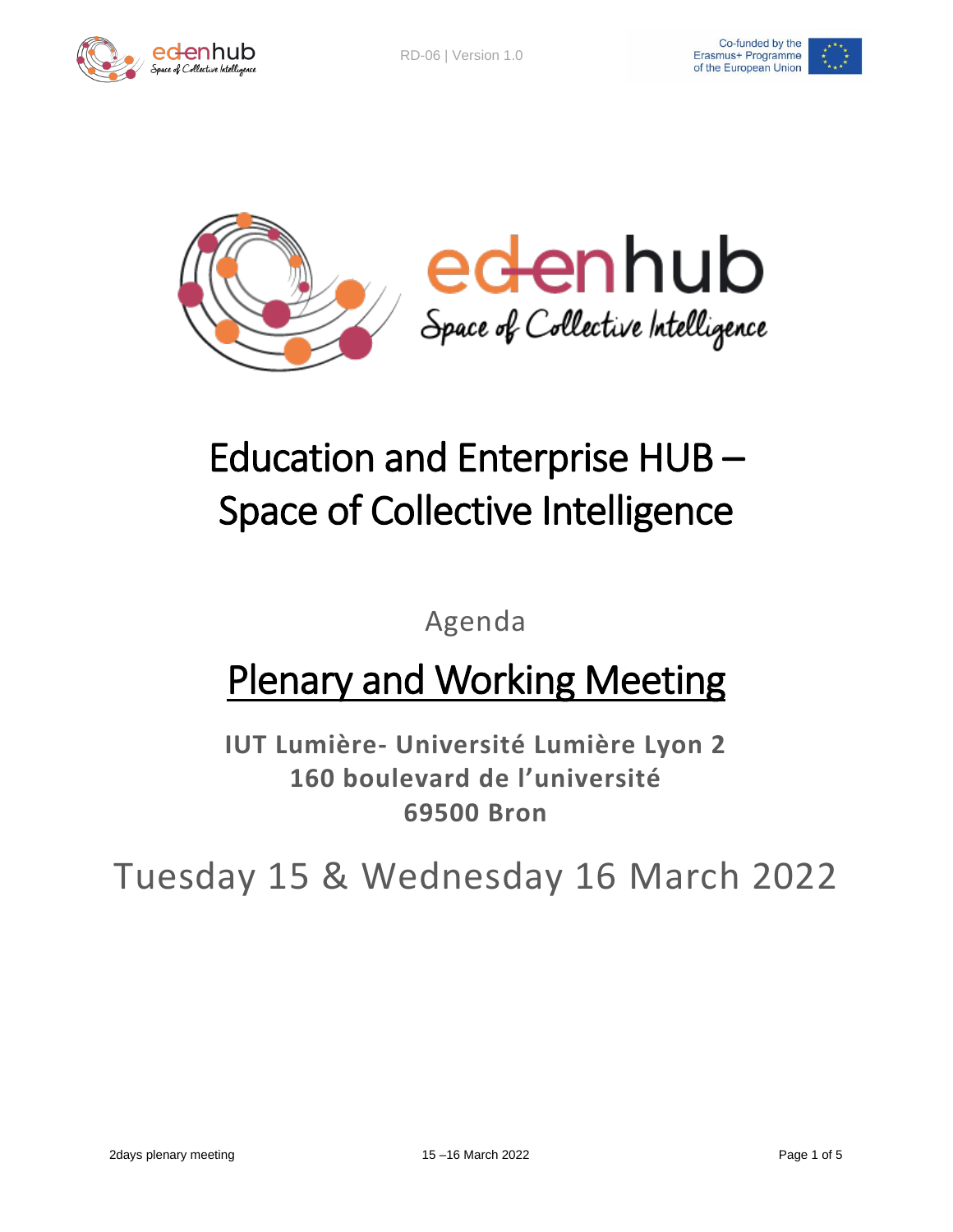



| <b>Project Name  </b><br><b>Meeting:</b>                                                                                                                                                                                                                                                                                                      | ED-EN HUB   Working Meeting                       |                |                                                            |                                                     |                                            |  |  |
|-----------------------------------------------------------------------------------------------------------------------------------------------------------------------------------------------------------------------------------------------------------------------------------------------------------------------------------------------|---------------------------------------------------|----------------|------------------------------------------------------------|-----------------------------------------------------|--------------------------------------------|--|--|
| Date/s of<br><b>Meeting:</b>                                                                                                                                                                                                                                                                                                                  | 15-16 March 2022                                  |                | Mode:                                                      | In-person                                           |                                            |  |  |
| <b>Details meeting</b><br>day 1<br>15 March AM<br>$(9h-13h)$                                                                                                                                                                                                                                                                                  | <b>Morning:</b><br>Salle du conseil- Batiment 1   |                | <b>Details</b><br>meeting day 2<br>16 March<br>(9h-4h30PM) | Salle du conseil- Batiment 1<br><b>All partners</b> |                                            |  |  |
| 15 January PM<br>(2h-5h30PM)                                                                                                                                                                                                                                                                                                                  | Afternoon: 3.115                                  |                |                                                            |                                                     |                                            |  |  |
| <b>Editors</b>                                                                                                                                                                                                                                                                                                                                | ULL (Claudine Gay, Aurélie Charles)               |                | Organiser:                                                 | ULL                                                 |                                            |  |  |
| 1. Meeting Objective(s)                                                                                                                                                                                                                                                                                                                       |                                                   |                |                                                            |                                                     |                                            |  |  |
| Prepare the Joint Mobility in October, start the process of stakeholder involvement and local hubs launch<br>Draw me your local hub<br>Draw the storyboards<br>Exchange with an external EduTech Player to go beyond education/enterprise collaboration<br>Review our planning, strategy, quality management with among others a swot diagram |                                                   |                |                                                            |                                                     |                                            |  |  |
| 2. Attendance                                                                                                                                                                                                                                                                                                                                 |                                                   |                |                                                            |                                                     |                                            |  |  |
| <b>Institution</b>                                                                                                                                                                                                                                                                                                                            |                                                   | <b>Acronym</b> | <b>Full name</b>                                           |                                                     | <b>Attendance</b><br>mode                  |  |  |
| <b>Present</b>                                                                                                                                                                                                                                                                                                                                |                                                   |                |                                                            |                                                     | Virtually, In-<br>Person,<br><b>Absent</b> |  |  |
| Universite lumiere lyon 2                                                                                                                                                                                                                                                                                                                     |                                                   | <b>MA</b>      | <b>Muriel Arduin</b>                                       |                                                     |                                            |  |  |
| Universite lumiere lyon 2                                                                                                                                                                                                                                                                                                                     |                                                   | CG             | <b>Claudine Gay</b>                                        |                                                     |                                            |  |  |
| Universite lumiere lyon 2                                                                                                                                                                                                                                                                                                                     |                                                   | AC             |                                                            | <b>Aurelie Charles</b>                              |                                            |  |  |
| Universite lumiere lyon 2                                                                                                                                                                                                                                                                                                                     |                                                   | <b>DN</b>      |                                                            | Marine Pele Peycelon                                |                                            |  |  |
| Universite lumiere lyon 2                                                                                                                                                                                                                                                                                                                     |                                                   | <b>DN</b>      | David Norberto                                             |                                                     |                                            |  |  |
| consortile a responsabilita limitata                                                                                                                                                                                                                                                                                                          | Cis scuola per la gestione d'impresa societa      | <b>CD</b>      | Claudio Dondi                                              |                                                     |                                            |  |  |
| consortile a responsabilita limitata                                                                                                                                                                                                                                                                                                          | Cis scuola per la gestione d'impresa societa      | <b>RB</b>      | Rosella Brindani                                           |                                                     |                                            |  |  |
| Fondation pour l'Enseignement                                                                                                                                                                                                                                                                                                                 |                                                   | <b>JC</b>      | Jenifer Clavareau                                          |                                                     |                                            |  |  |
| Fondation pour l'Enseignement                                                                                                                                                                                                                                                                                                                 |                                                   | <b>OM</b>      |                                                            | <b>Olivier Remels</b>                               |                                            |  |  |
| Fondation pour l'Enseignement                                                                                                                                                                                                                                                                                                                 |                                                   | GB             | Gaëlle Bomans                                              |                                                     |                                            |  |  |
| of London                                                                                                                                                                                                                                                                                                                                     | The Mayor and Commonalty and citizens of the City | AB             | Anne Bamford                                               |                                                     |                                            |  |  |
| of London                                                                                                                                                                                                                                                                                                                                     | The Mayor and Commonalty and citizens of the City | SW             | <b>Steve Wake</b>                                          |                                                     |                                            |  |  |
| Universidade nova de lisboa                                                                                                                                                                                                                                                                                                                   |                                                   | JS.            | João Sarraipa                                              |                                                     |                                            |  |  |
| Universidade nova de lisboa                                                                                                                                                                                                                                                                                                                   |                                                   | ΜZ             | Majid Zamiri                                               |                                                     |                                            |  |  |
| recherche en education et enformation                                                                                                                                                                                                                                                                                                         | Fondation des regions europeennes pour la         | AJ             | Axel Joder                                                 |                                                     |                                            |  |  |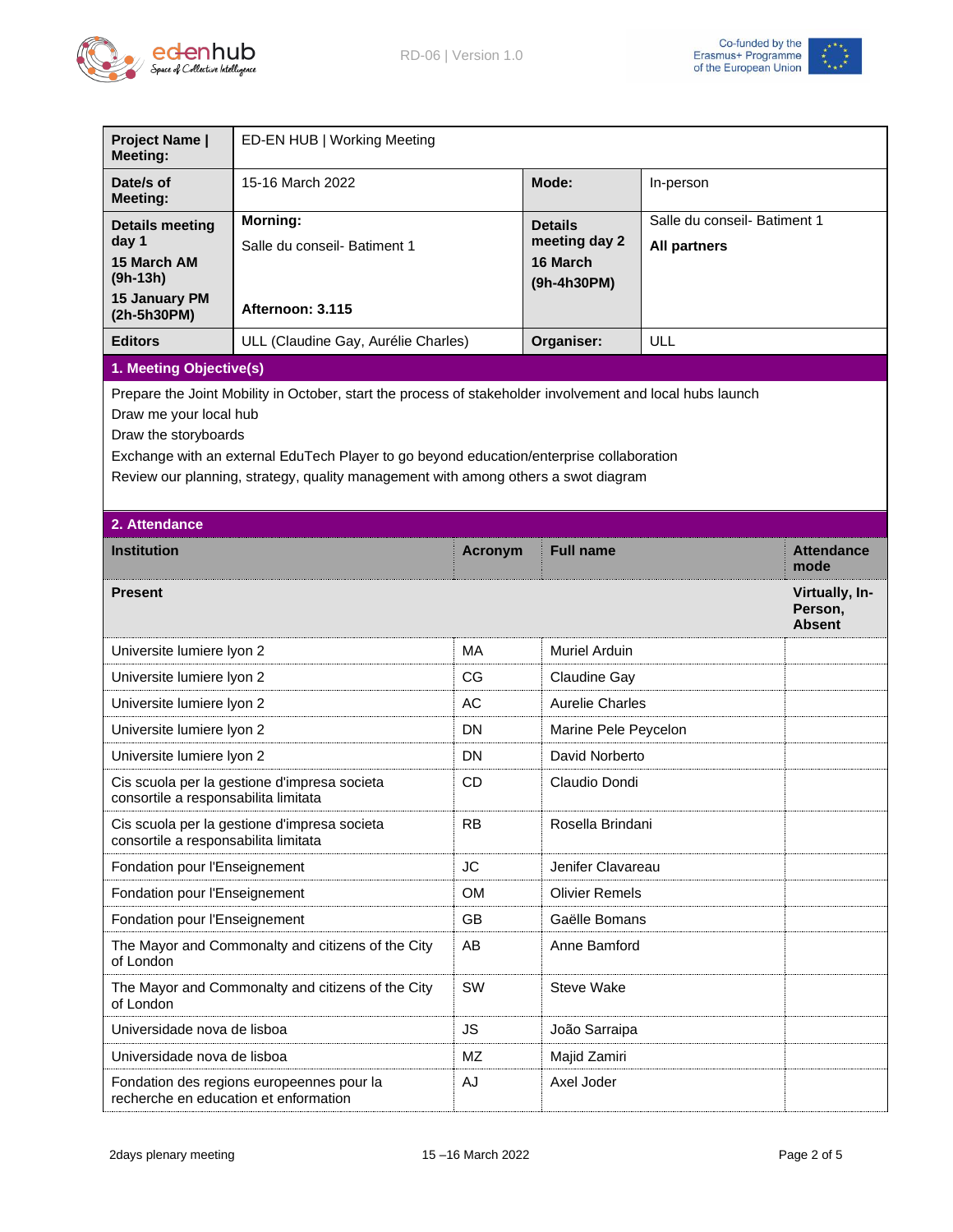



| Fondation des regions europeennes pour la<br>recherche en education et enformation | JR.        | Julie Raouane             |
|------------------------------------------------------------------------------------|------------|---------------------------|
| Fondation des regions europeennes pour la<br>recherche en education et enf         | МT         | Monica Turini             |
| Fondation des regions europeennes pour la<br>recherche en education et enf         | AG         | Agostino Gatta            |
| Rectorat de Lyon                                                                   | <b>RM</b>  | Roxane Moign              |
| Rectorat de Lyon                                                                   | SGS        | Sabine Giroud-Sugden      |
| <b>Association Trouver Creer</b>                                                   | <b>CS</b>  | <b>Christian Sallault</b> |
| <b>Association Trouver Creer</b>                                                   | <b>PR</b>  | Paul Rousset              |
| <b>Association Trouver Creer</b>                                                   | <b>MCB</b> | Marie-Claude Bonnet       |
| <b>Association Trouver Creer</b>                                                   | <b>MSD</b> | Marie-Sabrine Delaye      |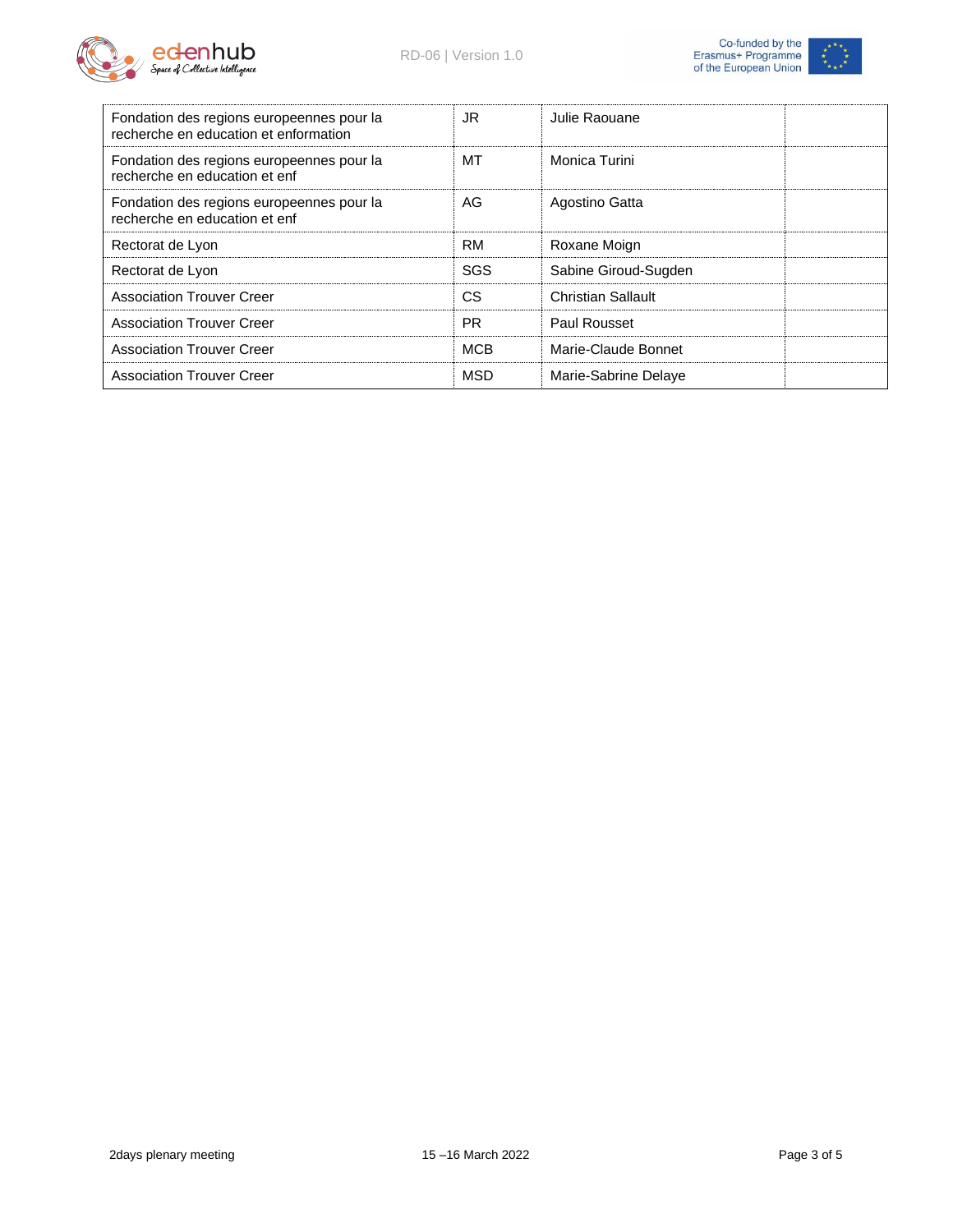



**3. Agenda**

| Day 1           | Tuesday, March, 15th                                                                                                                                                                        |                           |
|-----------------|---------------------------------------------------------------------------------------------------------------------------------------------------------------------------------------------|---------------------------|
| $09:00 - 09:20$ | Quick Overview:                                                                                                                                                                             |                           |
|                 | Agenda of the 2days<br>$\overline{\phantom{a}}$                                                                                                                                             | <b>IO</b> leaders         |
|                 | Rules (5minutes to clarify objectives at the beginning + 5min to record decision<br>at the end)                                                                                             |                           |
|                 | Projet global Planning: tasks status / modifications / is it in the progress reports                                                                                                        |                           |
| $09:20 - 11h$   | IO3 (including break)                                                                                                                                                                       | Lead:<br><b>FREREF</b>    |
|                 | « Meuble à tiroir », mobility summary of IO3 working meetings + « creativity session »                                                                                                      |                           |
|                 | Work on Joint mobility (planned in October)                                                                                                                                                 |                           |
|                 | Objectives : write the SYLLABUS of the three days, to clarify objectives, contents,<br>groups, partners'expectations / planned involvment, for each session + link with IO1, IO2<br>and IO4 |                           |
|                 | <b>Outcome of this session</b> : list of the decisions made, to-do list                                                                                                                     |                           |
| $11h - 12h30$   | IO2 introduction (slide from mid jnuary)                                                                                                                                                    | Lead: ULL +<br><b>UNL</b> |
|                 | Persona : group work for each target group<br>Define user path ways : needs/gains/pains                                                                                                     |                           |
|                 | Objective : Which senarios for who? user oriented approach to illustrate and detail the                                                                                                     |                           |
|                 | content of the portal                                                                                                                                                                       |                           |
|                 | Outcome of this session : Uses/services to have on the portal + in the local hubs                                                                                                           |                           |
|                 | <b>Lunch 3.115</b>                                                                                                                                                                          |                           |
|                 |                                                                                                                                                                                             |                           |
| 13h30-15:30     | Specifications form - Prototype of the platform                                                                                                                                             | <b>Lead UNL</b>           |
|                 | IO2 "Draw me your local hub"                                                                                                                                                                |                           |
|                 | Collaborative work : Cartography of local hubs, with a confrontation between points of<br>views in order to generate dynamics and synergies                                                 |                           |
|                 | Presentation of the tool that will be used to draft the storyboards                                                                                                                         |                           |
|                 | Objective : Clarify which questions/resources wil be digital vs. which will be adressed                                                                                                     |                           |
|                 | physically.                                                                                                                                                                                 |                           |
|                 | Outcome of the session: Review the gantt / task list to clarify and articulate digital and<br>physical                                                                                      |                           |
|                 | <b>Short Break</b>                                                                                                                                                                          |                           |
| $15:30 - 17:30$ | External Expert - Christophe Roure and Anne Clarisse Lantheaume www.emage-                                                                                                                  |                           |
|                 | me.com                                                                                                                                                                                      |                           |
|                 | Feedback on his start-up (eductech)                                                                                                                                                         |                           |
| 19h30           | Dinner chez Vatel - 58 Rue Franklin, 69002 Lyon                                                                                                                                             |                           |
|                 |                                                                                                                                                                                             |                           |
| Day 2           | Wednesday, March, 16th                                                                                                                                                                      |                           |
| $09:00 - 10:30$ | IO2 and IO3 wrap up, presentation of the work done the day before, exchanges /<br>crossview / meeting of minds<br>Stakeholders involvement                                                  | all                       |

Comparison / Road maps of local action plans

System physical/digital, european/local